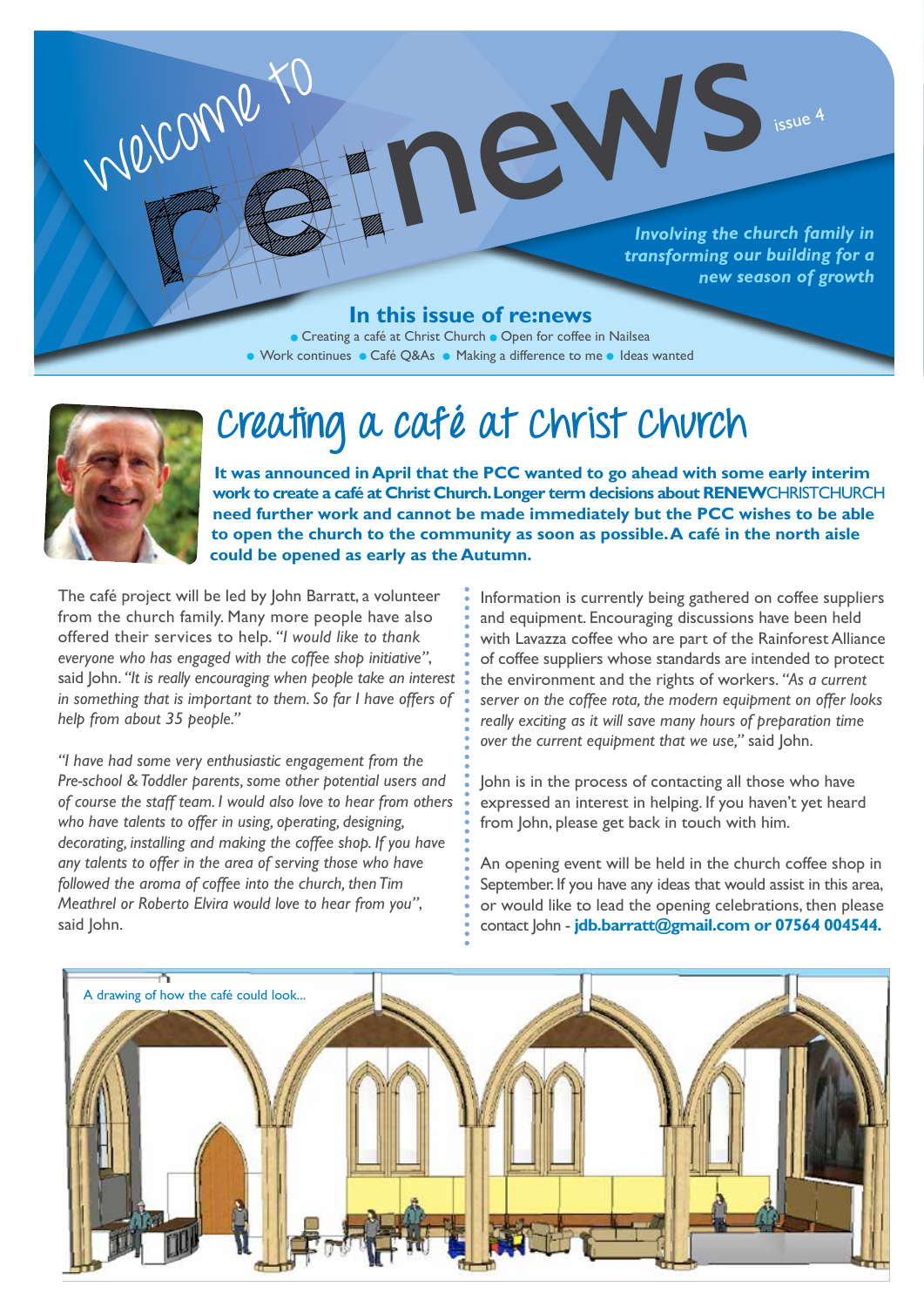# **Open for coffee in Nailsea**

**Holy Trinity, Nailsea opened a small café connected to the main church building in November 2015. The café is contemporary in design and blends pleasingly with the ancient grey stone of the church alongside.**



The original stone church dates back to the 15th Century and is Grade 1 Listed, but in spite of its heritage, in 2003/4, the church overcame any conservation concerns and obtained permission for alterations to make the church more modern, flexible and useable. The design included removing pews, laying a new wooden floor with underfloor heating, removing the balcony, installing new lighting and converting the Rectory next door into church offices. The offices are now linked to the main church via a glass construction with new doors opening directly into the chancel.

The café was installed in the linking glass building. It has its own entrance via a spacious reception area. It is light, modern and welcoming and provides a meeting place for people to use who have no church connections. The attractive, peaceful main church building is open and visible to those who come to the café through the glass doors that lead straight into the chancel. There is a sense of unity in time and space between old and new.

*'The Coffee Lounge is all about building relationships ',* says Sue Phillips, the volunteer who manages the café. *'We don't actively evangelise, that's not what we are about, but if we get to know people and they trust us, conversations can happen. There is an existing relationship in place for when people need us.'*

*'We don't actively evangelise, that's not what we are about, but if we get to know people and they trust us, conversations can happen.'*

Holy Trinity is not positioned in a location where there is any sizeable footfall. It is used by the immediate local community according to their needs. For example, local Mums have started to gather there on a Friday, a walking group finishes their weekly walk at the café, and individual locals have discovered it as a very pleasant place for good coffee, toast, homemade soup and cake.

The Coffee Lounge is open during the morning, three days a week and the space can also be booked and used by anyone at other times either from within the church community or outside it. Currently the café is run entirely by volunteers but Sue considers it possible that if opening hours are increased then a paid manager post might be needed.

Although small, the Coffee Lounge packs a lot into its flexible facilities; there are café-style tables and chairs, a small area with arm chairs, high chairs, a children's play area, an attractive and tidy visual display system for posters, a TV screen on the wall and a full audio/ visual system.

The Coffee Lounge is a small operation in keeping with its location but it is managing to cover its costs and is already finding its role in the community.

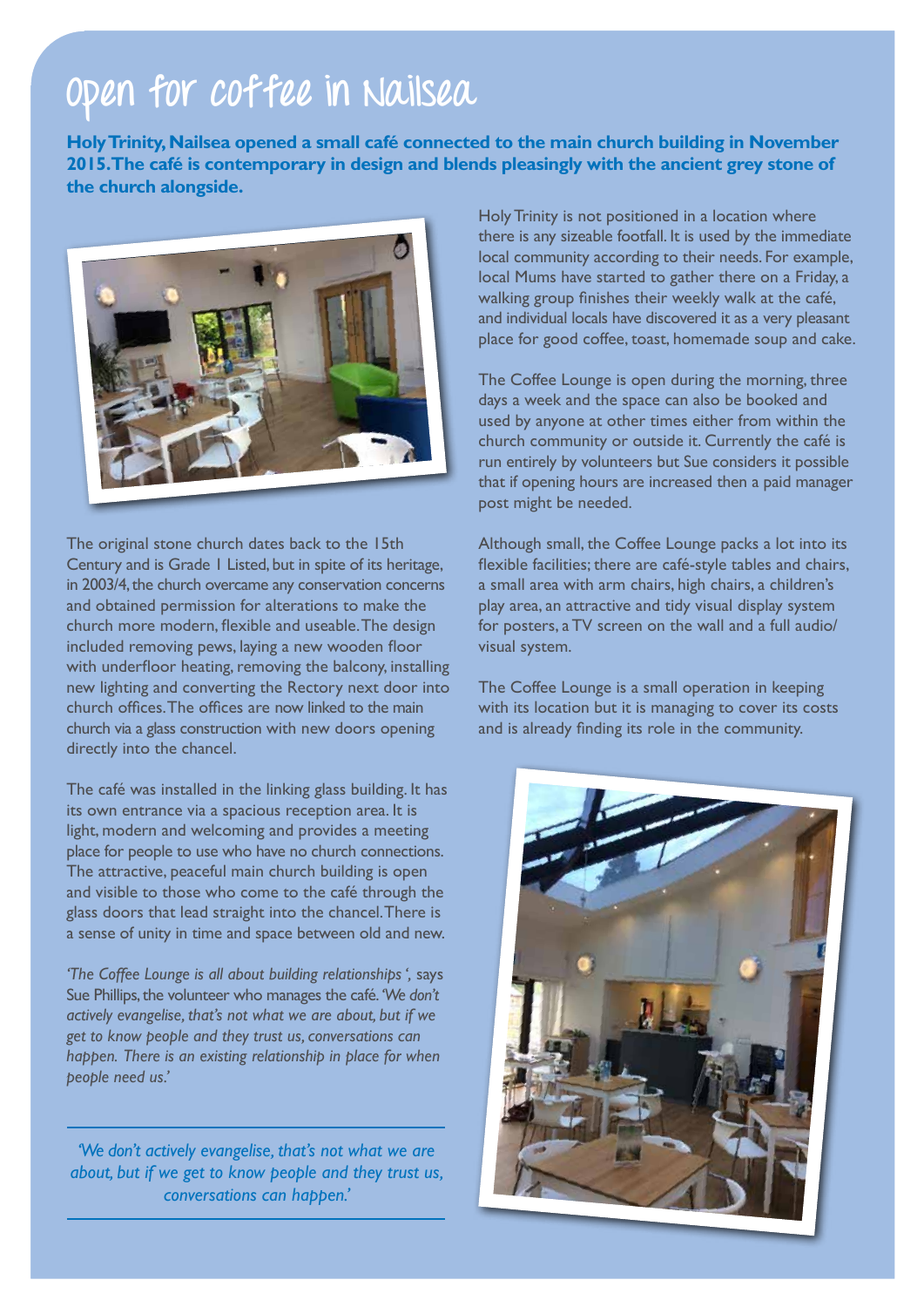### **Work continues**

#### **To the casual observer it might seem as though little has happened with RENEW**CHRISTCHURCH **over the last few months. In fact much has been carrying on in the background.**

#### Over the last three months:

- Paul Langham and Mark Parsons have met with members of the Diocesan Advisory Committee to seek their views on the current proposals
- The PCC has approved interim work to set up a café
- John Barratt, a member of the church family, has volunteered to develop the work on the café in the north aisle with a view to opening it in the early Autumn. See more about the proposals below.
- A faculty application has been submitted to remove the remaining pews in the church to give us additional flexibility and create space for the café.
- Paul and Mark have met with the church architects to look at the issues surrounding the location of the administrative hub (church offices) within the current scheme, so the PCC can consider this in more detail in October.

We will continue to keep you informed of developments through re:news. Please keep praying for every aspect of **RENEW**CHRISTCHURCH, especially for those who will be making decisions.

# **Cafe Q&A**

#### **John Barratt answers some of the questions that have arisen about the café so far.**

#### **What is the target market?**

The first stage is to engage with those people where we believe God is working already and where a need has been identified as part of ongoing relationships and discussions. This includes parents and guardians of school and preschool age children.

#### **Will café sessions be targeted at specific groups? Toddlers? Teenagers? Older people?**

Information to date suggests that we will target several; the morning openings are intended to be open sessions, but in the afternoon there is the possibility that we can target specific groups, as indicated. The first stage is intended to just get the facilities open in the mornings.

#### **How will this café be a blessing to the other local café's in Clifton?**

Some consultation has been undertaken as part of the **RENEW**CHRISTCHURCH programme, but another engagement will be required for this interim arrangement until the **RENEW**CHRISTCHURCH consultations are completed. Initial indications are that there is a complementary role that CCC (Christ Church Coffee) can provide alongside the commercial operations.

#### **What will be the opening hours?**

First stage is proposed to open 5 days per week (not Wednesday, but Saturday) 4 hours per day (9am-1pm) and full time, not term time only.

#### **What will the church look like from the outside?**

As it does today, but perhaps with some advertising on the rails outside to indicate that there is a coffee shop inside.

#### **Will the space occupied by the café be usable for other things? Will furniture be shiftable? Will we lose seating capacity in the church?**

The plan is that the area will be demountable so that the seating can be re-instated for church (or other) purposes. This will be seating that is consistent with the current seats in the main part of the church.

#### **Will there be a paid manager/worker? Will there be volunteers? Or both?**

Experience from other similar facilities indicate that both paid and voluntary staff will be required.

### **How many workers/volunteers will be needed?**

Likely to be a paid worker and 2-4 volunteers each day depending on demand. The demand will only be known once the cafe is operational so we will probably have to overstaff at the outset.

#### **How will we ensure volunteers are well managed?**

This will be the responsibility of the café manager.

#### **Is there a business plan?**

Yes, sent to the PCC 11 June 2016 and approved.